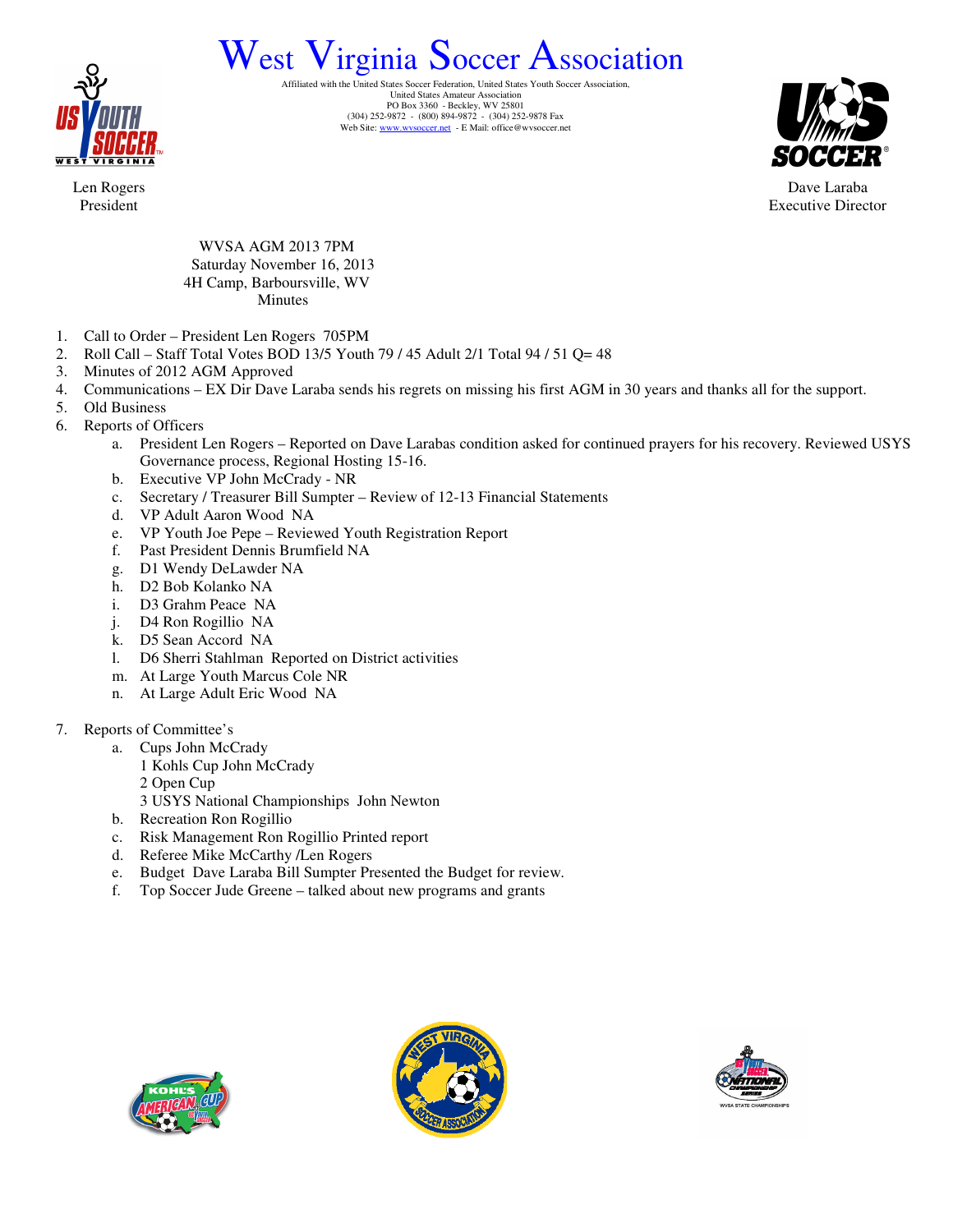## 8. Staff Reports

- a. Executive Director Dave Laraba Printed Report
- b. Director of Coaching Bob Gray
- c. Director of Member Services, Jude Greene- Reviewed her report
- d. Director Administrative Services Kristi Richmond
- e. Director of Soccer Operations, Charlie Birklebach Printed Report
- f. ODP Tina Mascaro Dates for 2015 given out

## 9. New Business

- a. Elections of Officers
	- 1 Executive VP John McCrady
	- 3 VP Adult Aaron Wood
	- 4 D1 No District clubs present
	- 5 D3 Graham Peace
	- 6 D5 Sean Accord
	- At Large Youth- Marcus Cole
- b. Approval of Budget Approved Jn/MC
- c. Approval of BOD Actions None
- d. Amendments to The WVSA Constitution None
- e. By Law Amendments None
- **f.** Rule Changes
	- 1. 3.11.1 passed as presented MC/LM
	- 2. WVSA Will adopt USYS Concussion Protocol. Passed MC/LM
	- 3. 5.2.1.3.1 passed as presented LM/MC
	- 4. 5.2.1.3.2 passed as presented LM/MC
- g. Membership Applications / Name Change

New Clubs

 Mountain State SC, (Must use MTSC) Fayette Co Travel Club, Upper Valley Soccer League approved JP/BS Name Change

- From WV United SC Monongalia YSA
	- Buckskin ASL
- To: Mountain United SC (Youth recreation, travel and adult) approved MC / JP

10. Good of the Game

Adjournment